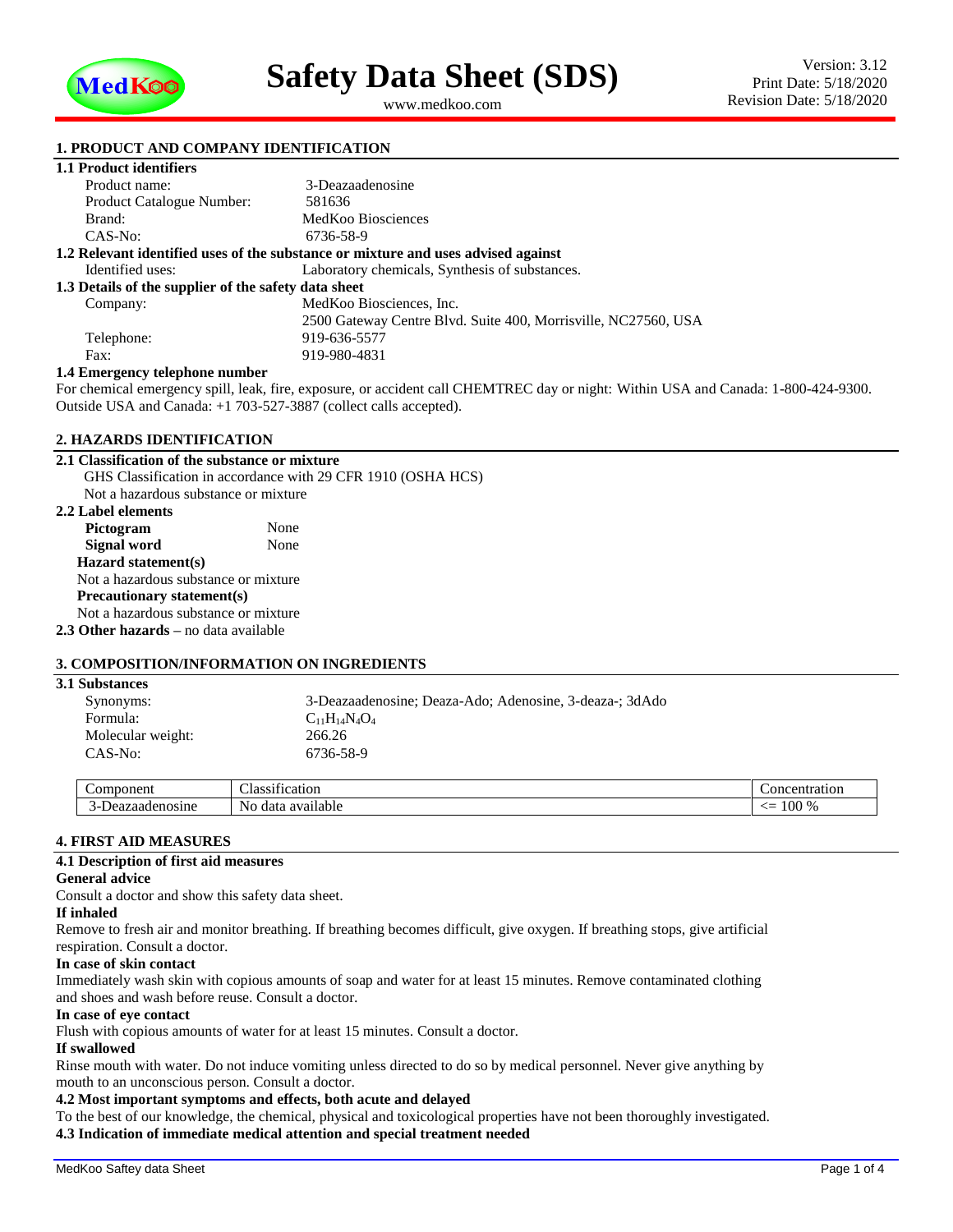Show this safety data sheet to the doctor in attendance. Immediate medical attention is required.

## **5. FIRE-FIGHTING MEASURES**

# **5.1 Extinguishing media**

**Suitable extinguishing media**

Use water spray, alcohol-resistant foam, dry chemical or carbon dioxide.

**5.2 Special hazards arising from the substance or mixture**

In combustion, may emit toxic fumes.

# **5.3 Precautions for fire-fighters**

Wear suitable protective clothing to prevent contact with skin and eyes and self-contained breathing apparatus.

# **6. ACCIDENTIAL RELEASE MEASURES**

# **6.1 Personal precautions, protective equipment and emergency procedures**

Do not take action without suitable protective clothing - see section 8 of SDS. Evacuate personnel to safe areas. Ensure adequate ventilation. Avoid breathing vapors, mist, dust or gas.

**6.2 Environmental precautions**

# Do not let product enter drains.

# **6.3 Methods and materials for containment and cleaning up**

Cover spillage with suitable absorbent material. Sweep up material and place in an appropriate container. Hold all material for appropriate disposal as described under section 13 of SDS.

#### **6.4 Reference to other sections**

For required PPE see section 8. For disposal see section 13.

# **7. HANDLING AND STORAGE**

# **7.1 Precautions for safe handling**

Use in a chemical fume hood, with air supplied by an independent system. Avoid inhalation, contact with eyes, skin and clothing. Avoid the formation of dust and aerosols. Use in a well-ventilated area. Keep away from sources of ignition. Avoid prolonged or repeated exposure.

#### **7.2 Conditions for safe storage, including any incompatibilities.**

Store in cool, well-ventilated area. Keep away from direct sunlight. Keep container tightly sealed until ready for use.

Recommended storage temperature: Store at -20°C

#### **7.3 Specific end uses**

Use in a laboratory fume hood where possible. Refer to employer's COSHH risk assessment.

### **8. EXPOSURE CONTROLS/PERSONAL PROTECTION**

### **8.1 Control parameters**

#### **Components with workplace control parameters**

Contains no substances with occupational exposure limit values.

#### **8.2 Exposure controls**

## **Appropriate engineering controls**

Use in a fume hood where applicable. Ensure all engineering measures described under section 7 of SDS are in place. Ensure laboratory is equipped with a safety shower and eye wash station.

### **Personal protective equipment**

#### **Eye/face protection**

Use appropriate safety glasses.

#### **Skin protection**

Use appropriate chemical resistant gloves (minimum requirement use standard BS EN 374:2003). Gloves should be inspected before use. Wash and dry hands thoroughly after handling.

#### **Body protection**

Wear appropriate protective clothing.

### **Respiratory protection**

If risk assessment indicates necessary, use a suitable respirator.

# **9. PHYSICAL AND CHEMICAL PROPERTIES**

| 9.1 Information on basic physical and chemical properties |                          |                       |                             |
|-----------------------------------------------------------|--------------------------|-----------------------|-----------------------------|
| Appearance                                                | White to off white solid | Vapor pressure        | No data available           |
| Odor                                                      | No data available        | Vapor density         | No data available           |
| Odor threshold                                            | No data available        | Relative density      | No data available           |
| pH                                                        | No data available        | Solubility(ies)       | $\sim$ 10 mg/ml in PBS (pH) |
|                                                           |                          |                       | 7.2); $\sim$ 20 mg/ml in    |
|                                                           |                          |                       | DMSO; $\sim$ 5 mg/ml in     |
|                                                           |                          |                       | <b>DMF</b>                  |
| Melting / freezing point                                  | No data available        | Partition coefficient | No data available           |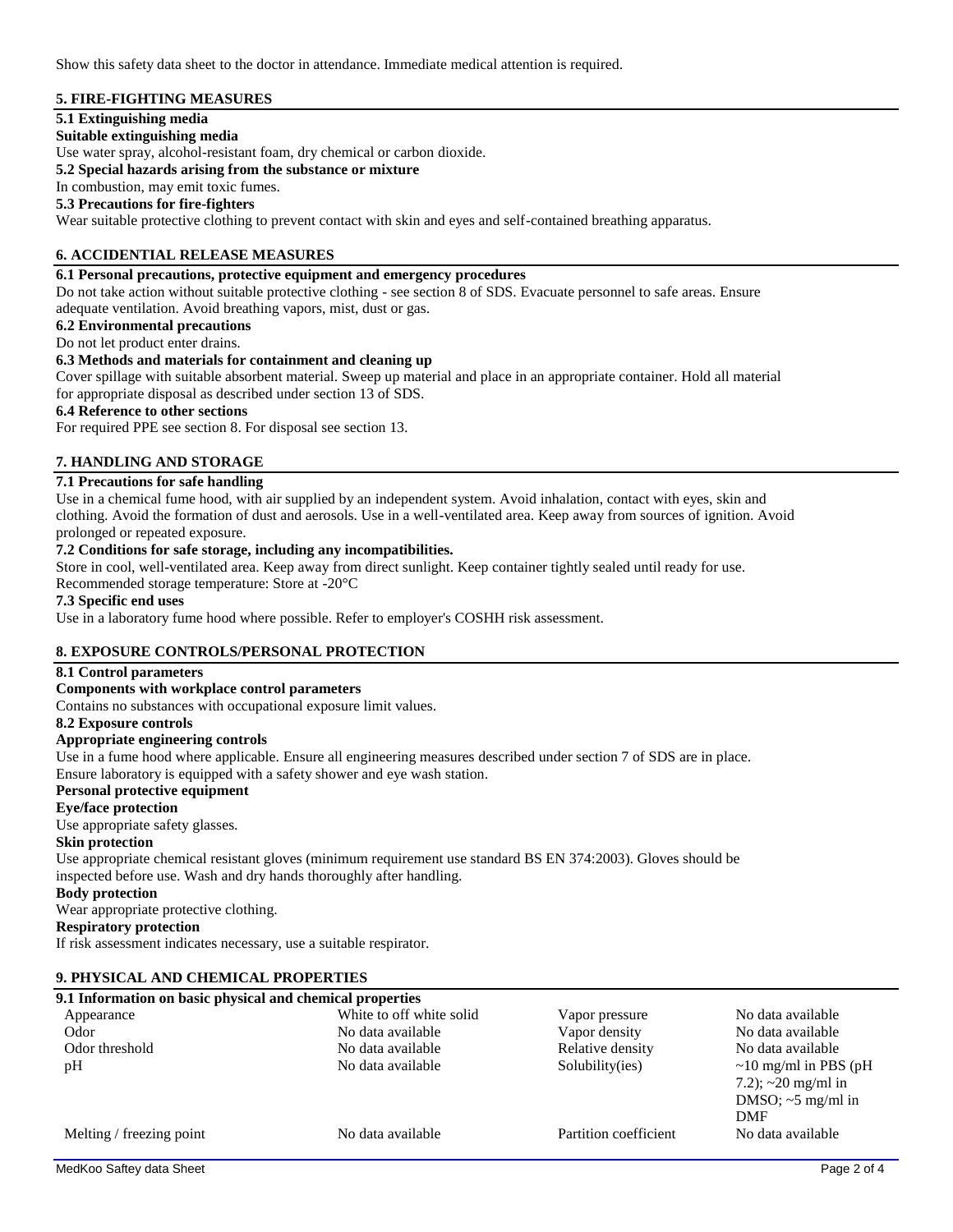Flash point The No data available The Decomposition

Evaporation rate No data available Viscosity No data available Flammability (solid, gas) No data available<br>
Unper / lower flammability or explosive No data available (San Archivese Coxidising properties No data available Upper / lower flammability or explosive limits

#### **9.2 Other safety information**

No data available

# **10. STABILITY AND REACTIVITY**

# **10.1 Reactivity**

Stable under recommended transport or storage conditions. **10.2 Chemical stability** Stable under recommended storage conditions. **10.3 Possibility of hazardous reactions** Hazardous reactions will not occur under normal transport or storage conditions. Decomposition may occur on exposure to conditions or materials listed below. **10.4 Conditions to avoid** Heat, moisture. **10.5 Incompatible materials** Strong acids/alkalis, strong oxidising/reducing agents. **10.6 Hazardous decomposition products** In combustion may emit toxic fumes. No known decomposition information. **11. TOXICOLOGICAL INFORMATION**

**11.1 Information on toxicological effects Acute Toxicity** No data available **Skin corrosion/irritation** Classification criteria are not met based on available data **Serious eye damage/irritation** Classification criteria are not met based on available data **Respiratory or skin sensitization** Classification criteria are not met based on available data **Germ cell mutagenicity** Classification criteria are not met based on available data **Carcinogenicity** Classification criteria are not met based on available data **Reproductive toxicity** Classification criteria are not met based on available data **Specific target organ toxicity - single exposure** Classification criteria are not met based on available data **Specific target organ toxicity - repeated exposure** Classification criteria are not met based on available data **Aspiration hazard** Classification criteria are not met based on available data **Symptoms / Routes of exposure** Inhalation: There may be irritation of the throat with a feeling of tightness in the chest. Ingestion: There may be irritation of the throat. Skin: There may be mild irritation at the site of contact. Eyes: There may be irritation and redness. Delayed / Immediate Effects: No known symptoms. **Additional Information** RTECS No: Not available Exposure may cause irritaiton of eyes, mucous membranes, upper respiratory tract and skin. To the best of our knowledge, the chemical, physical and toxicological properties have not been fully investigated

# **12. ECOLOGICAL INFORMATION**

**12.1 Toxicity** No data available **12.2 Persistence and degradability** No data available

Boiling point / range No data available Auto-ignition temperature No data available temperature Oxidising properties

No data available